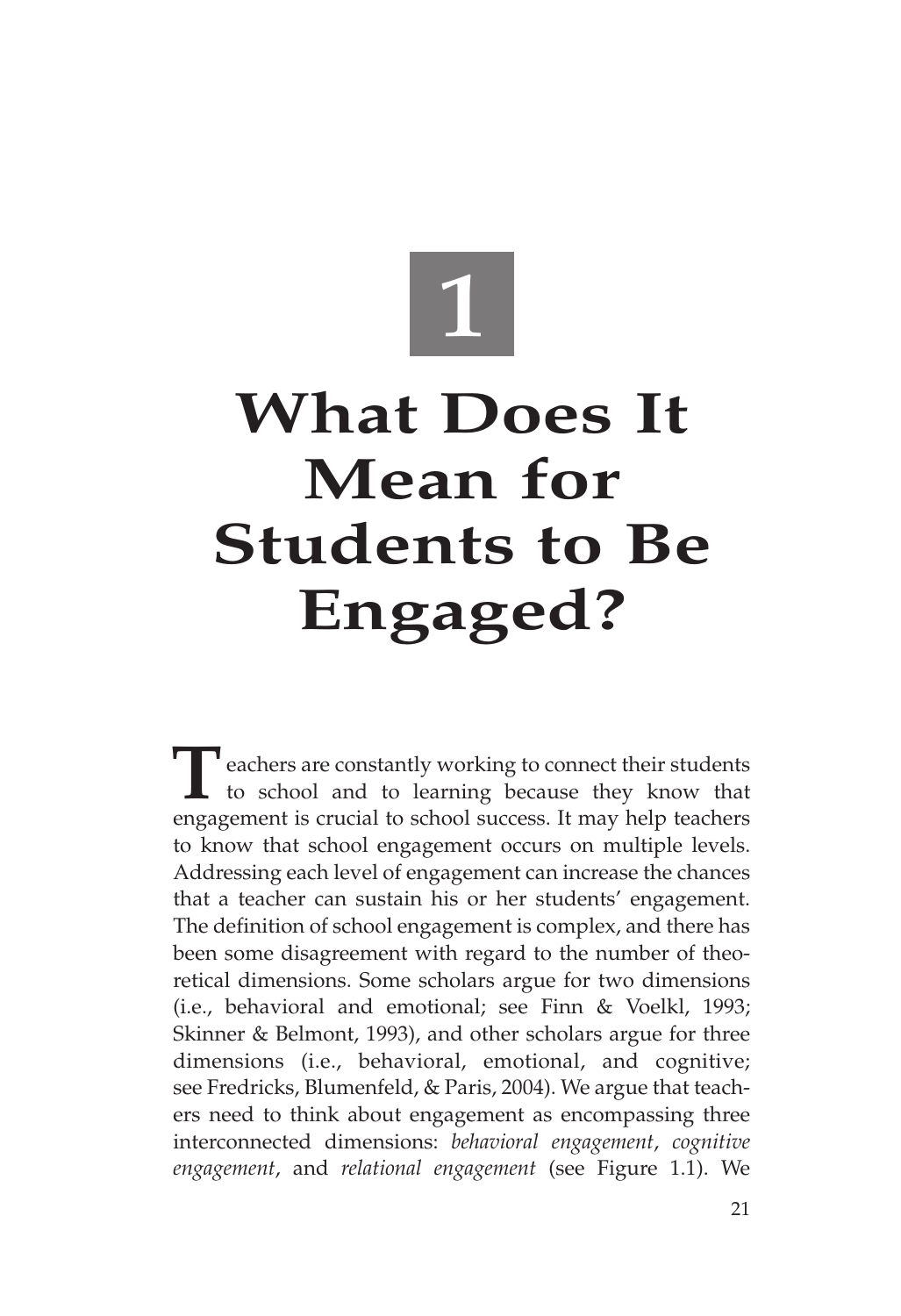**Figure 1.1** Three Interconnected Dimensions: Behavioral Engagement, Cognitive Engagement, and Relational Engagement Three Interconnected Dimensions: Behavioral Engagement, Cognitive Engagement, and Relational Engagement Figure 1.1

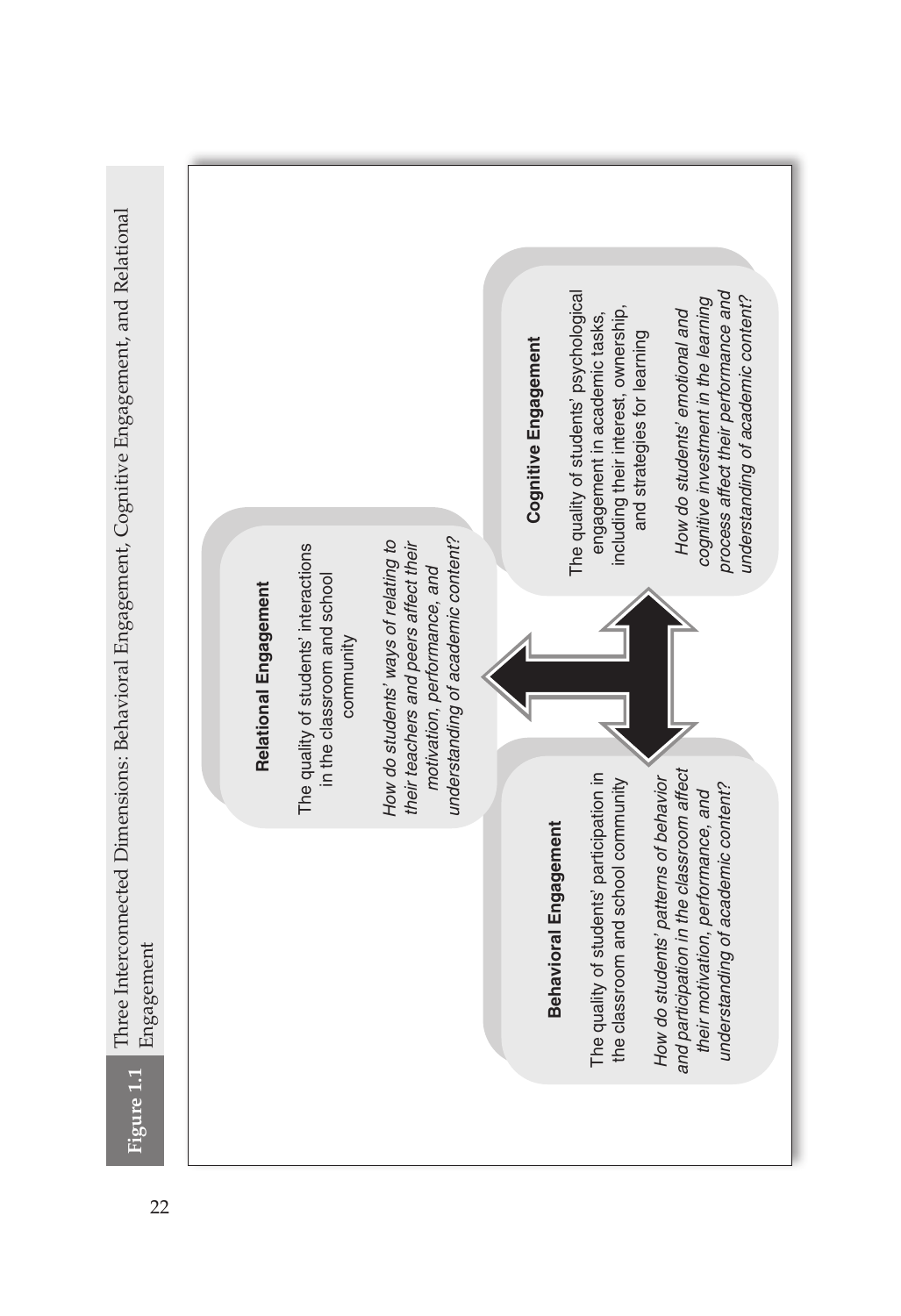believe **relational engagement** is most relevant to classroom management that promotes optimal engagement in school.

# **Three Types of Engagement**

Consider the student who always works hard but still seems to struggle with learning. This student may be behaviorally engaged but not cognitively engaged. Scholars tend to agree that **behavioral engagement** encompasses students' effort, persistence, participation, and compliance with school structures. In general, school-level changes are typically focused on modifying students' behavioral engagement. Achievement in school is often included in the research as an outcome of students' behavioral engagement as measured by teacher or self-reports of students' effort (e.g., including daily/weekly grades for classroom/lab participation and homework completion and task persistence; Davis, Shalter-Bruening, & Andrzejewski, 2008).

**Cognitive engagement** is a matter of students' will—that is, how students feel about themselves and their work, their skills, and the strategies they employ to master their work (Metallidou & Viachou, 2007). Teachers may be familiar with the student who always works hard but still seems unable to learn effectively. This student also may be behaviorally engaged but not cognitively engaged. In other words, just because students appear to be working on the task at hand does not mean they are learning. It is important to note that effort is involved in both behavioral and cognitive definitions of engagement: "In this sense, cognitive engagement refers to the quality of students' engagement whereas sheer effort refers to the quantity of their engagement in the class" (Pintrich, 2003, p. 105). The inclusion of cognitive engagement makes an important distinction between students' efforts to simply do the work and effort that is focused on understanding and mastery (Fredricks et al., 2004; Greene, Miller, Crowson, Duke, & Akey, 2004). Students who are cognitively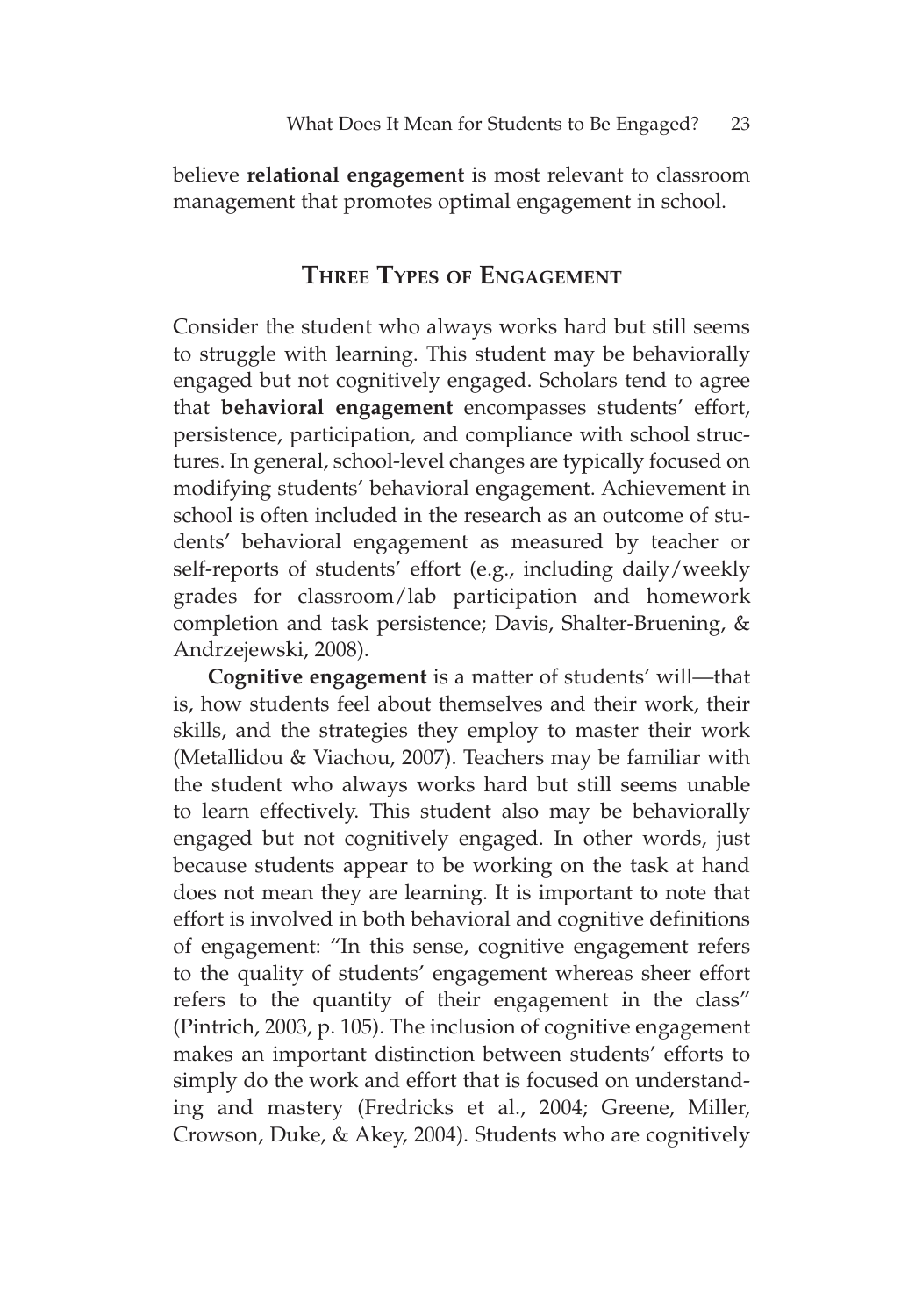#### 24 Management as a Function of Student Engagement

*and* behaviorally engaged will attend to the task at hand and simultaneously manage their learning (e.g., thinking about similar tasks they have done, realizing when they need to ask for help, using problem-solving strategies).

> Reflect on the common activities you assign students in your class. What are the characteristics of activities that promote both behavioral *and* cognitive engagement?

While the concepts of cognitive and behavioral engagement are well understood in the context of previous research (Fredericks et al., 2004), there is little consistency in the way in which **emotional engagement** has been defined by educational researchers. For example, in their study of the ways in which classroom structures affected students' emotional engagement, Skinner and Belmont (1993) defined emotional engagement as students' feelings of interest, happiness, anxiety, and anger during achievement-related activities. In contrast, Sciarra and Seirup (2008) defined emotional engagement as the extent to which students feel a sense of **belonging** "and the degree to which they care about their school" (p. 218). Emotional engagement from their perspective has more to do with the pleasant and unpleasant emotions students connect to their relationships with teachers, peers, and school rather than the feelings they have during learning activities. In a recent study by Davis, Chang, Andrzejewski, and Poirier (2010), the researchers argued that previous definitions of emotional engagement, like that of Sciarra and Seirup, may actually be referring to **relational engagement**. Specifically, Davis et al. used students' reports of perceived teacher support, perceived press for understanding (i.e., students' perception that the teacher wants them to learn and understand), and their sense of school belonging as proxies for understanding the extent to which students were relationally engaged in school.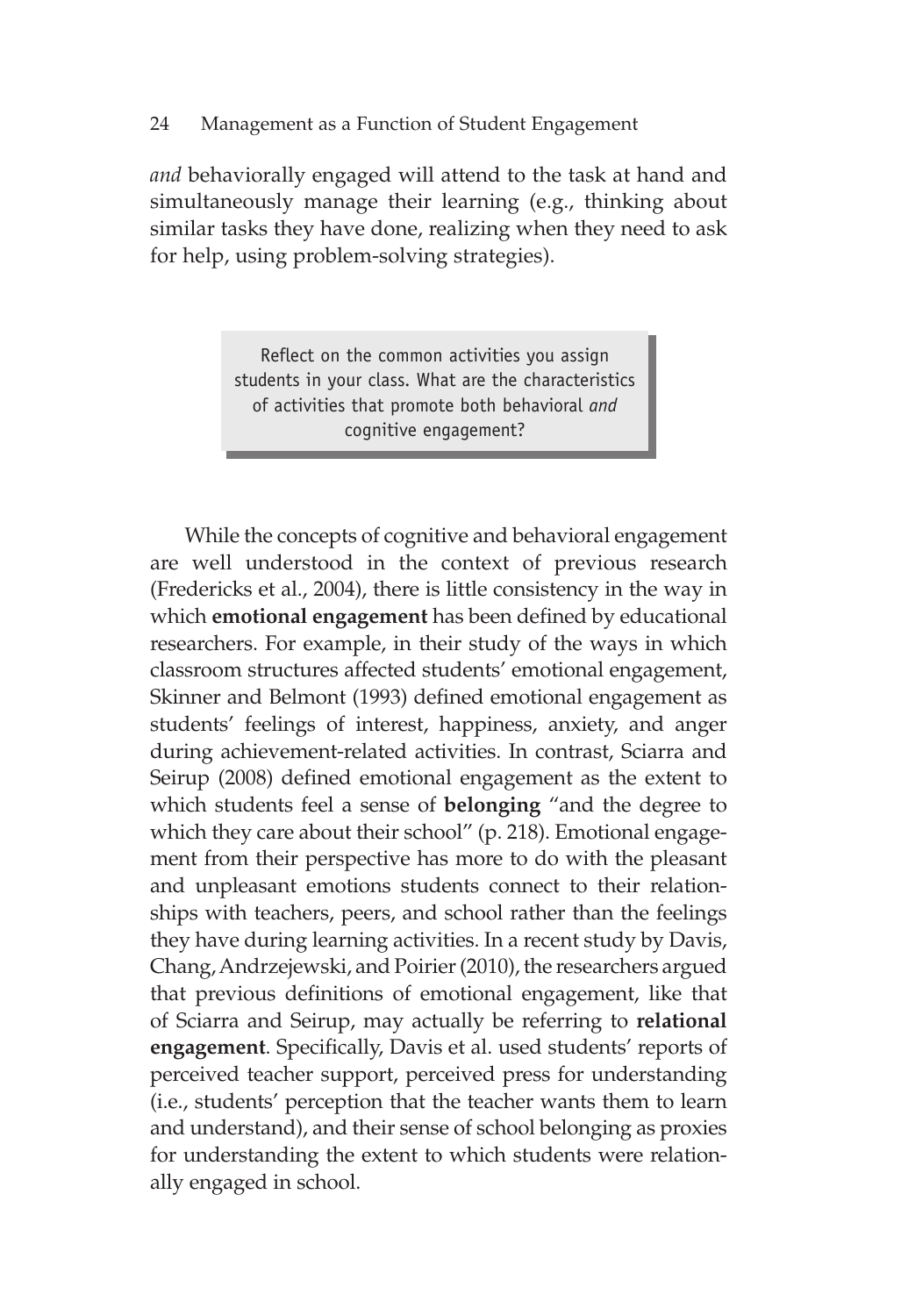What would a student who is relationally engaged in the classroom look like? Within the research literature on motivation, several theoretical and empirical models include aspects of relational engagement, such as Reeve's research of teacher **autonomy support** and motivation (Jang, Reeve, & Deci, 2010; Reeve, 2006, 2009; Reeve & Jang, 2006; Reeve, Jang, Carrell, Jeon, & Barch, 2004), Middleton's study of academic goals and press for understanding (Middleton & Midgley, 2002), and Goodenow's (1992, 1993a, 1993b) work on school belonging and motivation in urban populations. However, some of the most comprehensive theories that capture the multiple facets of relational engagement are motivational systems theory and self-determination theory.

> Think about your classroom. What could relational engagement look like in your classroom?

To what extent do the students in Alice's and Kim's classes appear to be behaviorally, cognitively, and relationally engaged?

# **Motivational Systems Theory**

Originated by Ford (1992), motivational systems theory (or MST) proposes that effective functioning or **competence** can best be defined as the attainment of personally and/or socially valued goals (1992, 1996). Goals are attained if the following prerequisites are met:

- 1. The person has the motivation needed to initiate and maintain activity directed toward a goal.
- 2. The person has the skill needed to construct and execute a pattern of activity that is appropriate and effective with respect to those outcomes.
- 3. The person's biological structure and functioning is able to support both the motivational and skill components.
- 4. There is a responsive environment facilitating progress toward a goal.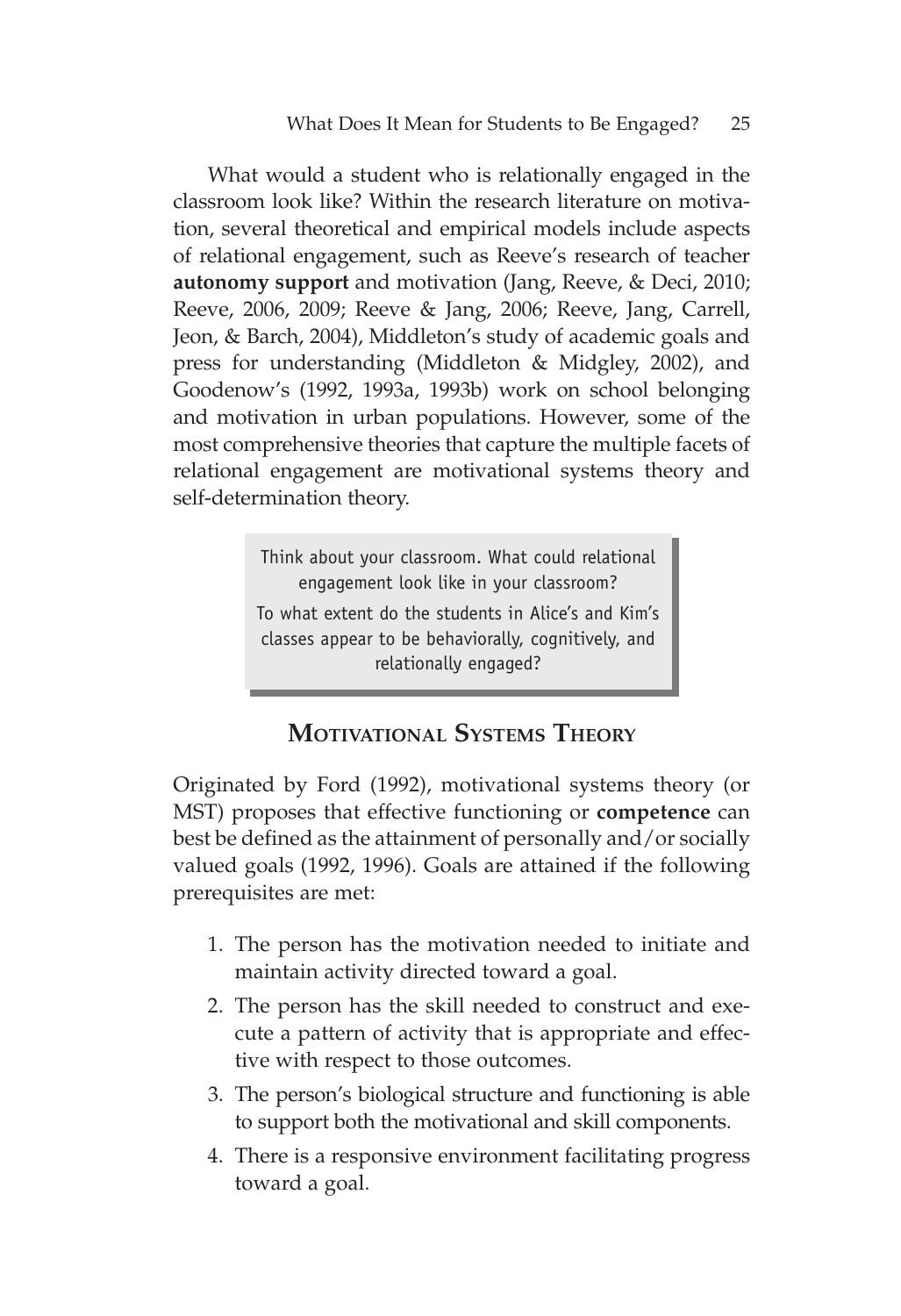#### 26 Management as a Function of Student Engagement

Within the first prerequisite, it is assumed that goals, emotions, and personal agency beliefs (i.e., beliefs that one has control over learning the activity) work together to guide decision making, including to support caring behavior. Ford argues that caring behavior, what we might label as an important aspect of relational engagement, provides a strong motivational foundation for cognitive and behavioral engagement in school contexts. In other words, students who care for each other and perceive that they are in a caring environment are motivated to engage cognitively and behaviorally. Theoretically, the personal goals most relevant to caring behavior are four integrative social relationship goals*: belongingness, social responsibility, equity,*  and *resource provision* (Ford & Nichols, 1987, 1991). Students who are able to work successfully toward these goals typically say that caring for and about others is always, or almost always, important. It is important for educators to be aware of each of these social relationship goals.

**Belongingness goals** are defined as building or maintaining attachments, friendships, or a sense of community. Maintaining or enhancing a sense of belongingness with teachers or successful peers can facilitate school achievement (Connell & Wellborn, 1991) and positive adjustment in school (Van Ryzin, Gravely, & Roset, 2009). **Social responsibility goals** are defined as keeping interpersonal commitments, meeting social role obligations, and conforming to social and moral rules. Like belongingness, social responsibility goals also appear to provide the motivational foundation needed to facilitate positive school adjustment (i.e., liking school, having friends in school) and academic achievement (Wentzel, 1991a, 1991b, 1993, 1994, 1998). One of the ways teachers can increase students' sense of belongingness and social responsibility is to develop positive peer relationships by using cooperative learning structures in the classroom (Hijzen, Boekaerts, & Vedder, 2007). This instructional method will be explored further in Chapter 5. Another means of increasing students' sense of belonging is to develop positive relationships with their teacher (Davis, 2003, 2006). These student-teacher relational processes will be explored further in Chapter 4.

**Equity goals** are defined as promoting fairness, justice, reciprocity, or equality. According to Dover's (2009) review,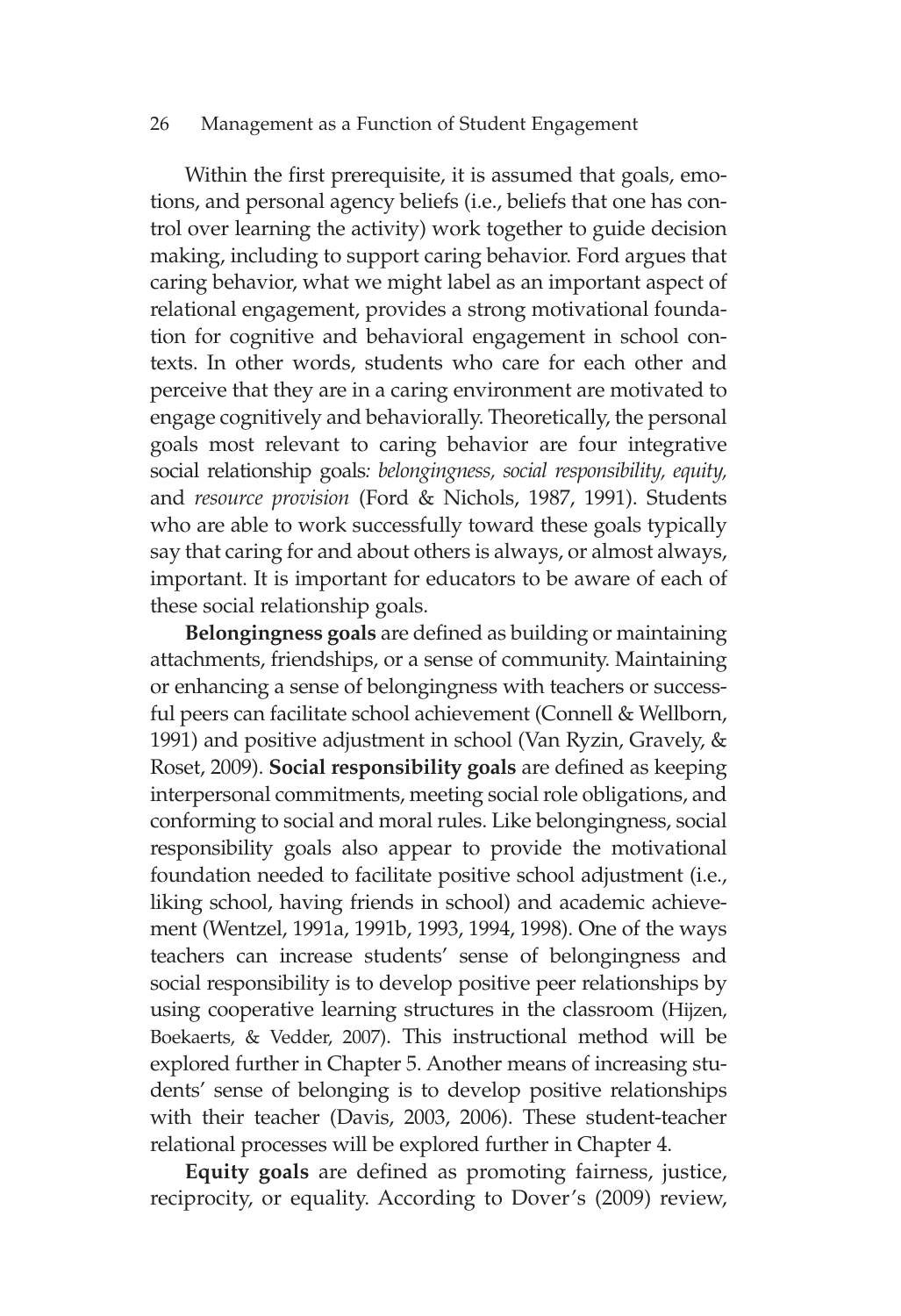several different studies found that teachers who incorporated the following principles of social justice instruction in their classrooms had high levels of academic engagement, created learning communities that encouraged social cooperation among students, and increased overall performance:

- 1. Assume all students are participants in knowledge constructions, have high expectations for students and themselves, and foster learning communities.
- 2. Acknowledge, value, and build upon students' existing knowledge, interests, cultural, and linguistic resources.
- 3. Teach specific academic skills and bridge gaps in students' learning.

**Resource provision** is defined as giving approval, support, assistance, advice, or validation to others. Resource provision goals can be embedded in social relationships that are reciprocal (i.e., peer-to-peer relationships) or in asymmetrical social roles where one person is responsible for providing resources to another (i.e., teacher-student relationships). Many of the intervention strategies to reduce general aggression and bullying behavior in schools focus on helping students develop social competence and empathy skills toward other students, which are forms of resource provision. Some of these strategies will be reviewed in Chapter 5.

> Think about your own classroom. To what extent do students have an opportunity to belong? To what extent do students have an opportunity to behave in socially responsible ways? To what extent do students have an opportunity to promote fairness and experience reciprocity? To what extent do students have an opportunity to serve as resources for you and their peers?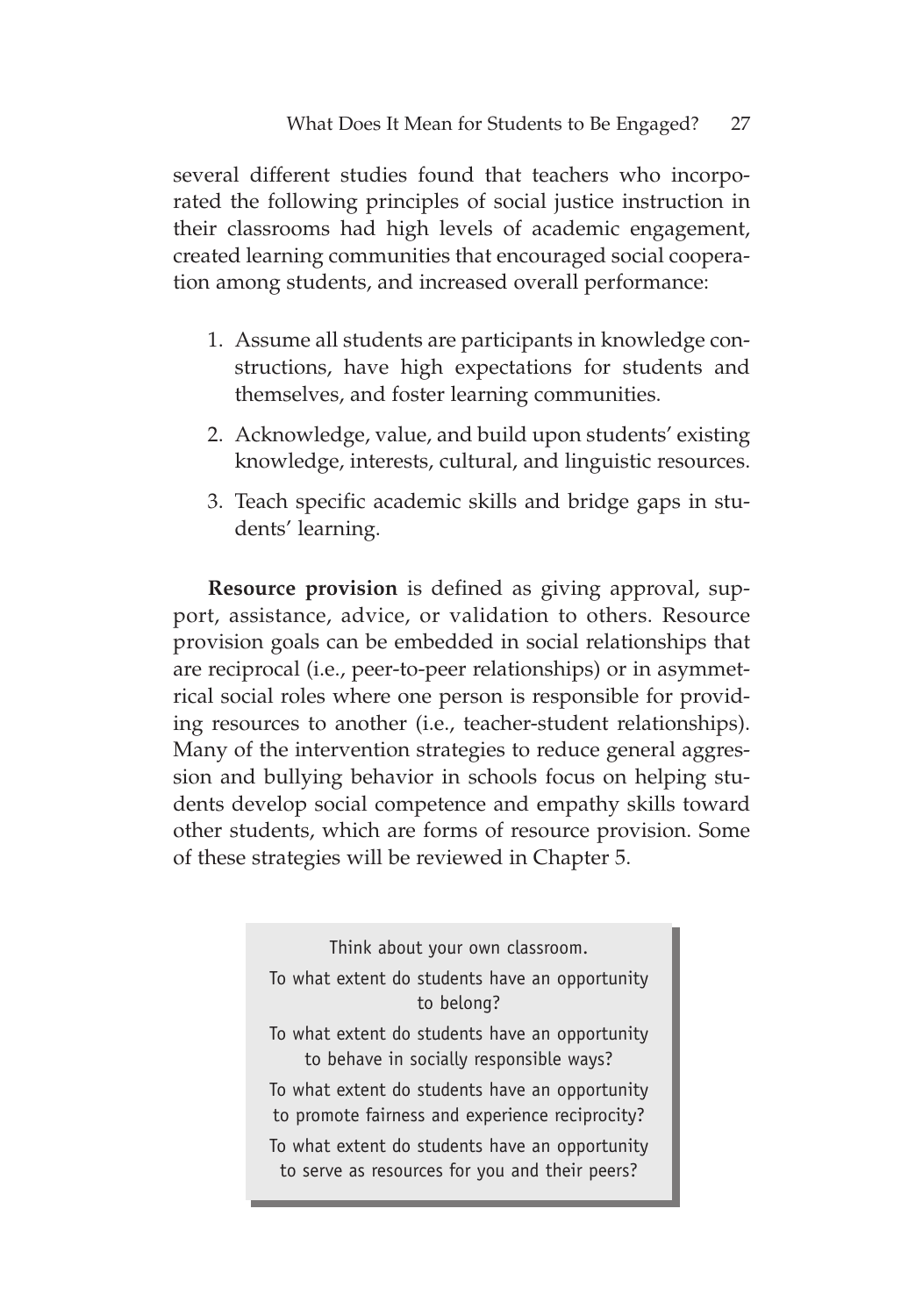#### 28 Management as a Function of Student Engagement

# **Self-Determination Theory**

**Self-determination theory** emphasizes the significance of three basic psychological needs in people's self-motivation and healthy psychological growth—the needs for competence, **relatedness**, and **autonomy**. According to self-determination theory, social-contextual conditions that provide people with the opportunity to satisfy their basic needs lead to enhanced motivation, optimal functioning, and psychological well-being (Deci & Ryan, 2000; Ryan & Deci, 2000). Therefore, when teachers and classrooms support the satisfaction of student needs, students will feel *self-determined*. Need for *relatedness*, or a basic need to be connected or related to others, is most relevant to our understanding of relational engagement. There is not as much research that focuses on relatedness as the other two basic needs for autonomy and competence in the classroom, but the research that exists focuses on teachers' emotional support for students (Connell & Wellborn, 1991; Ryan, Stiller, & Lynch, 1994; Skinner & Belmont, 1993; Wentzel, 1997, 1998) rather than on students' caring for each other. For example, in a recent study by Nie and Lau (2009), teacher caring, or involvement, predicted students' emotional and behavioral engagement and satisfaction with school. Nie and Lau also found that the teacher's ability to manage his or her classroom was an important predictor of emotional engagement. In a similar study, Furrer and Skinner (2003) also demonstrated the relationship between students' feelings of relatedness and behavioral engagement, but they took into account that students have relatedness needs from specific social partners—namely parents, teachers, and peers. Furrer and Skinner suggested that more research is needed to discover how children achieve a sense of relatedness with peers and how schools can facilitate this process.

> Consider the students in your classroom. What are (might be) their relational needs? What are your relational needs as their teacher?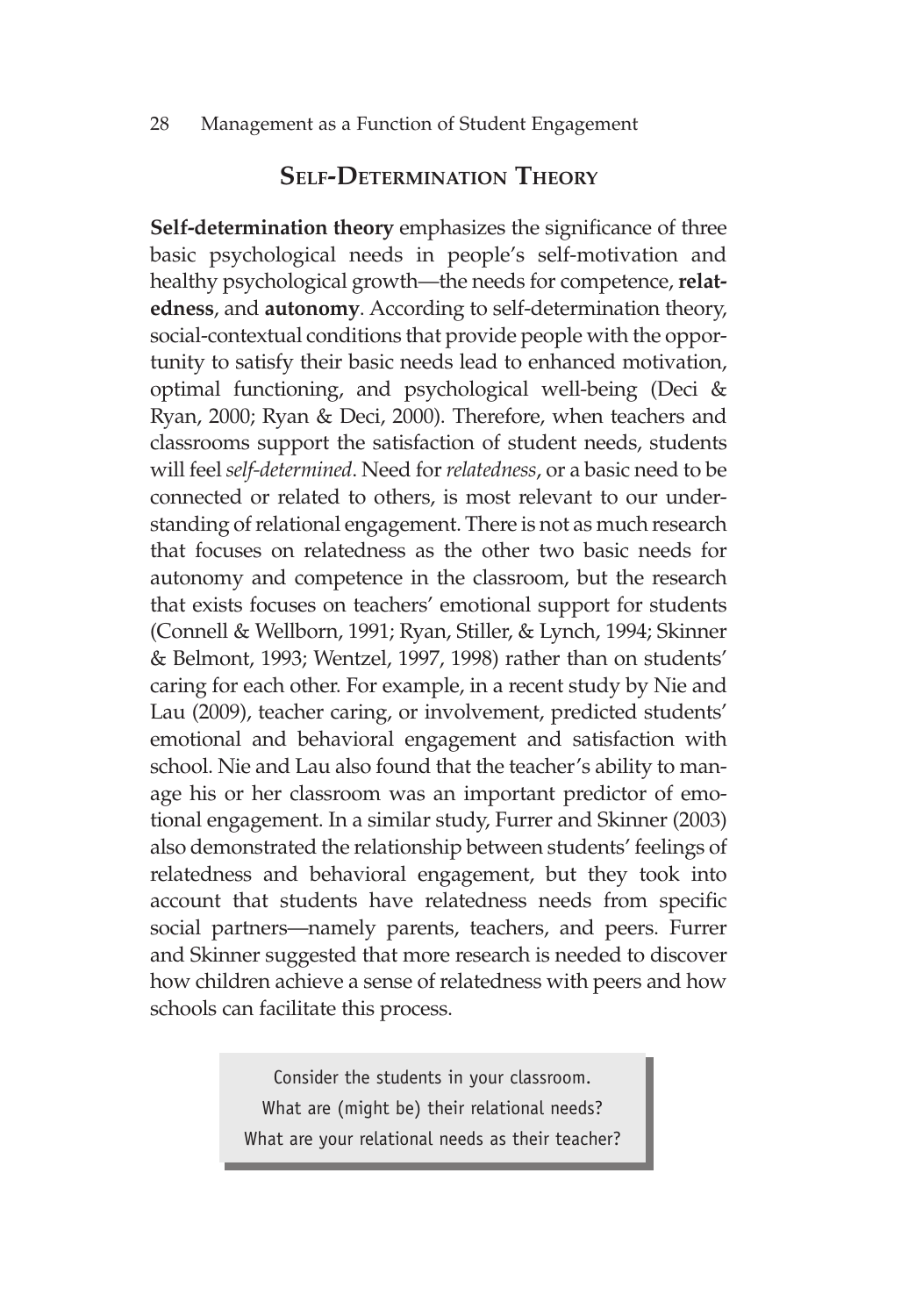## **Why Is Relational Engagement Important?**

We believe that the components of integrative social relationship goals described above are very much in line with our definition of relational engagement. In particular, students who have positive social relationship goals tend to care about others in ways that predict their ability to be successful in social situations, such as classrooms. In an empirical study of caring competence, or ability to care, Ford and his colleagues (Ford, Love, Chase, Pollina, & Ito, as cited in Ford, 1996) found that students' caring competence was positively correlated with all four integrative social relationship goals: belongingness, equity, social responsibility, and resource provision. Most of the students in the high-caring group had high scores on measures of belongingness, resource provision, and empathic concern. In other words, the profile of a caring student has strong resource provision goals, compelling feelings of empathic concern and pride or pleasure in helping others, and positive capability beliefs for caring action. Compared to the low-caring students, high-caring students were more likely to be interested in a diversity of personal goals that were both social and nonsocial, including intellectual goals and creativity goals. Therefore, it seems that teachers should be able to increase students' ability to care by acting on goals related to belongingness, social responsibility, equity, and resource provision. Similarly, teachers can help students meet their relatedness needs in the classroom in order for them to be optimally engaged in the learning process (Furrer & Skinner, 2003).

# **What Teachers Can Do to Support Caring and Students' Relatedness Needs**

It would be easy to say that teachers need to develop a sense of caring and relatedness in their classrooms by emphasizing a sense of community, but how does one begin to do that? With a unique perspective on developing learning community, Heck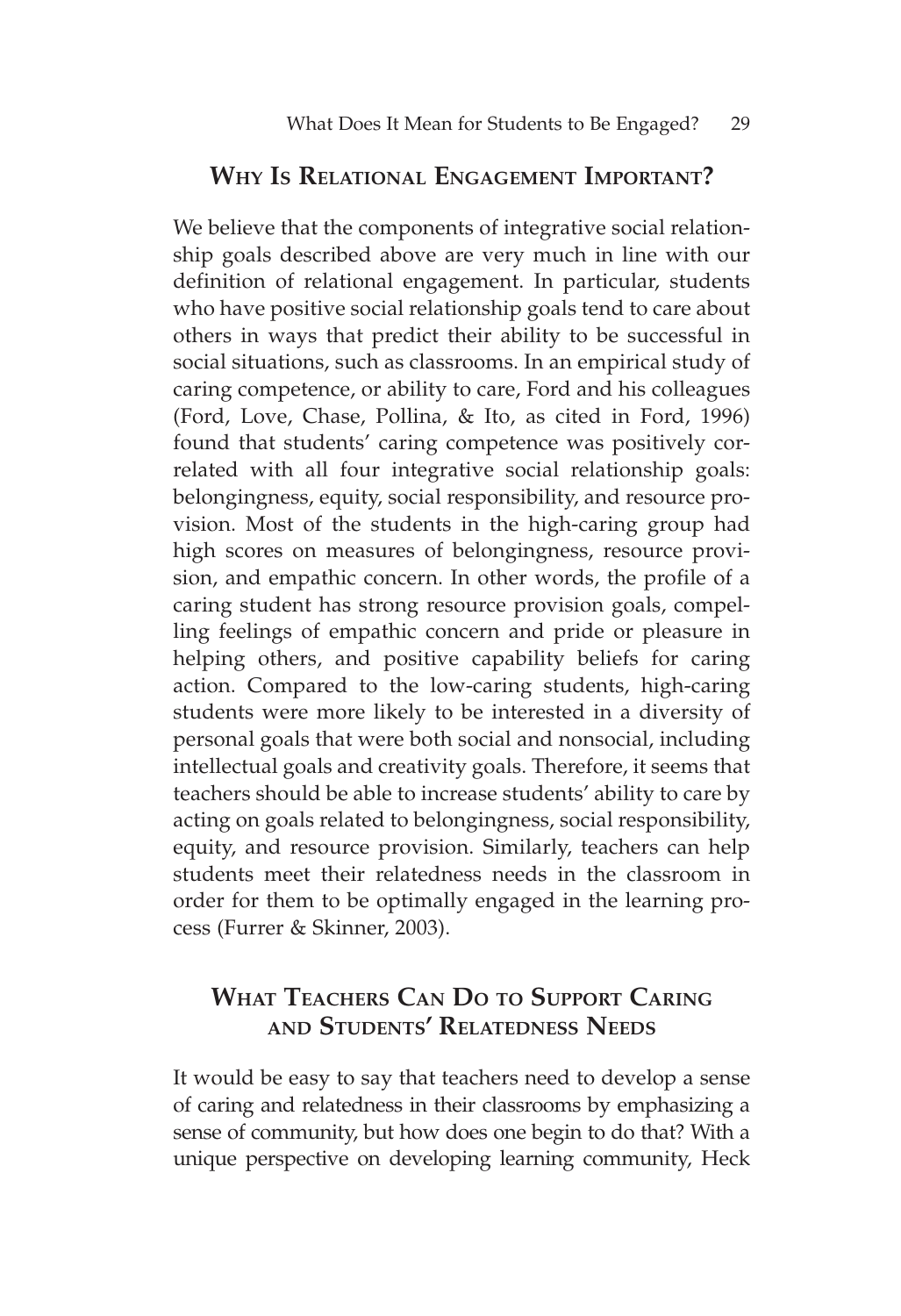(2004) uses Paula Underwood's Native American Learning Stories (2002, as cited in Heck):

I use these stories to enrich my classroom content with narrative and cultural diversity, nurture my dispositions toward others who seem difficult or puzzling, and expand my abilities to develop meaningful learning environments and experiences. The stories readily enhance, rather than detract from, curricular goals and state standards, while engaging students in active and critical thinking about relationships with others. (p. 36)

Although these stories are not specifically designed to help teachers with classroom management, they offer a holistic way of learning by participating in relational engagement activities. Specifically, Heck suggests that Underwood's stories can be used to teach caring about another's voice (see also Noddings, 1995). Each story addresses the following pedagogical dilemmas outlined by Adams (1997, as cited in Heck, p. 41):

- 1. The challenge of balancing the emotional and cognitive demands of the learning process
- 2. The challenge of acknowledging and supporting the subjective contexts (how students make meaning out of their own individual experiences) while illuminating the systemic contexts (the demands of moving between social groups) that affect learning
- 3. The challenge of attending to students' social relationships in the classroom
- 4. The challenge of balancing personal reflection with regular observations of their experiences as tools for fostering student-centered learning
- 5. The challenge of valuing awareness, personal growth, and change as meaningful outcomes of the learning process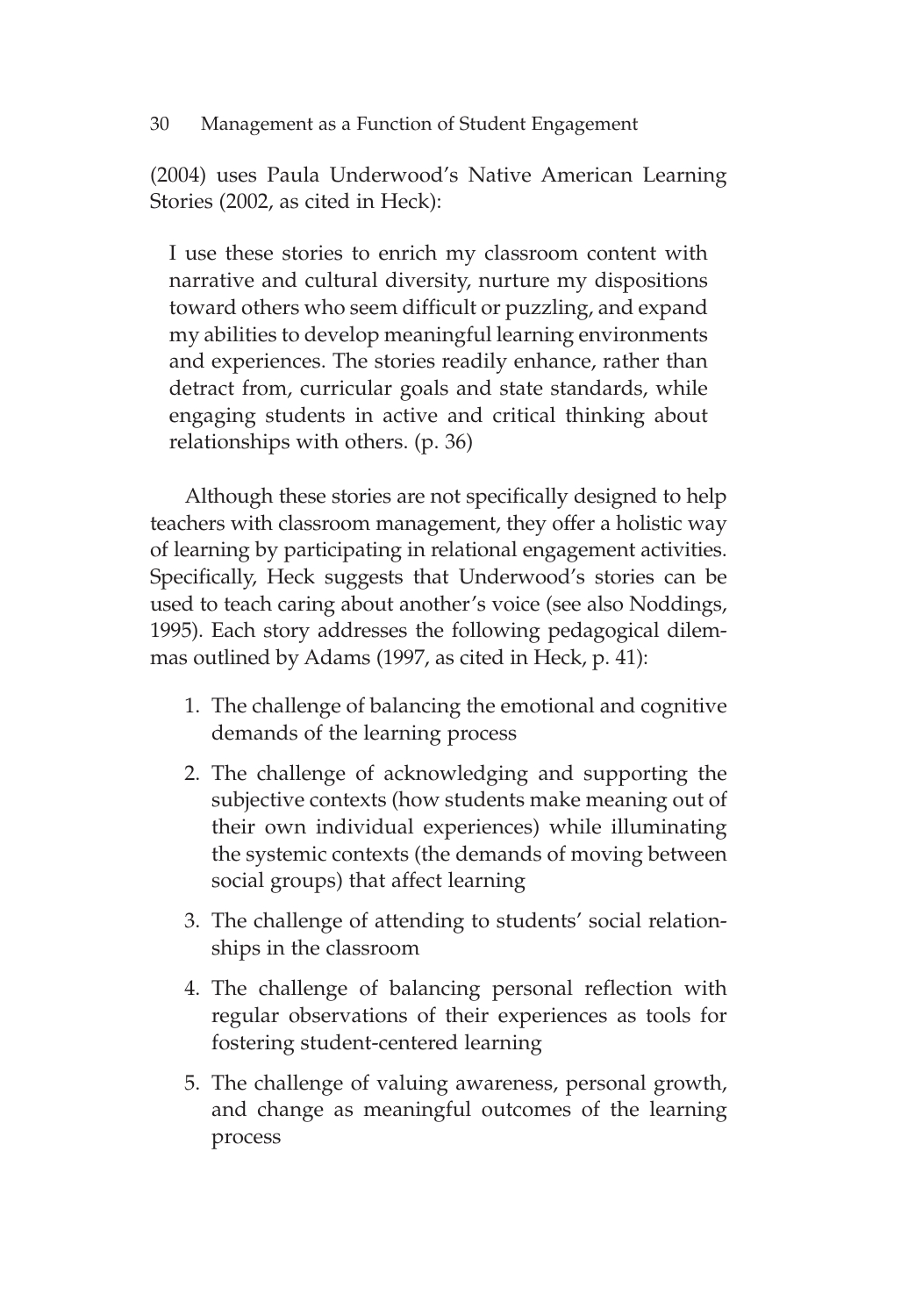If we revisit the case of how Alice and Kim manage their classrooms, described in the introduction, one might come to the conclusion that Alice is trying to address these dilemmas by using a relational engagement approach to classroom management. Alice clearly appears more interested in helping her students "care" for one another by teaching them skills associated with caring competence (Ford & Nichols, 1991), which will hopefully facilitate students' positive social relationship goals in her classroom and in the long run.

## **KEY TERMS**

**Autonomy:** A student's feelings of independence or freedom to make his or her own decisions; one of the three components of self-determination theory.

**Autonomy supportive:** A classroom environment that supports the development of student autonomy by giving students more opportunities to make their own decisions and choices.

**Behavioral engagement:** A student's effort, persistence, participation, and compliance with school/classroom rules and structures.

**Belongingness goals:** The desire to build and maintain friendships or a sense of community with others**.**

**Cognitive engagement:** A student's completion of academic tasks and monitoring of his or her own learning habits.

**Competence:** A student's confidence in his or her abilities; one of the three components of self-determination theory.

**Emotional engagement:** A student's positive emotions related to school activities.

**Equity goals:** The desire to promote values such as fairness, justice, or equality in society.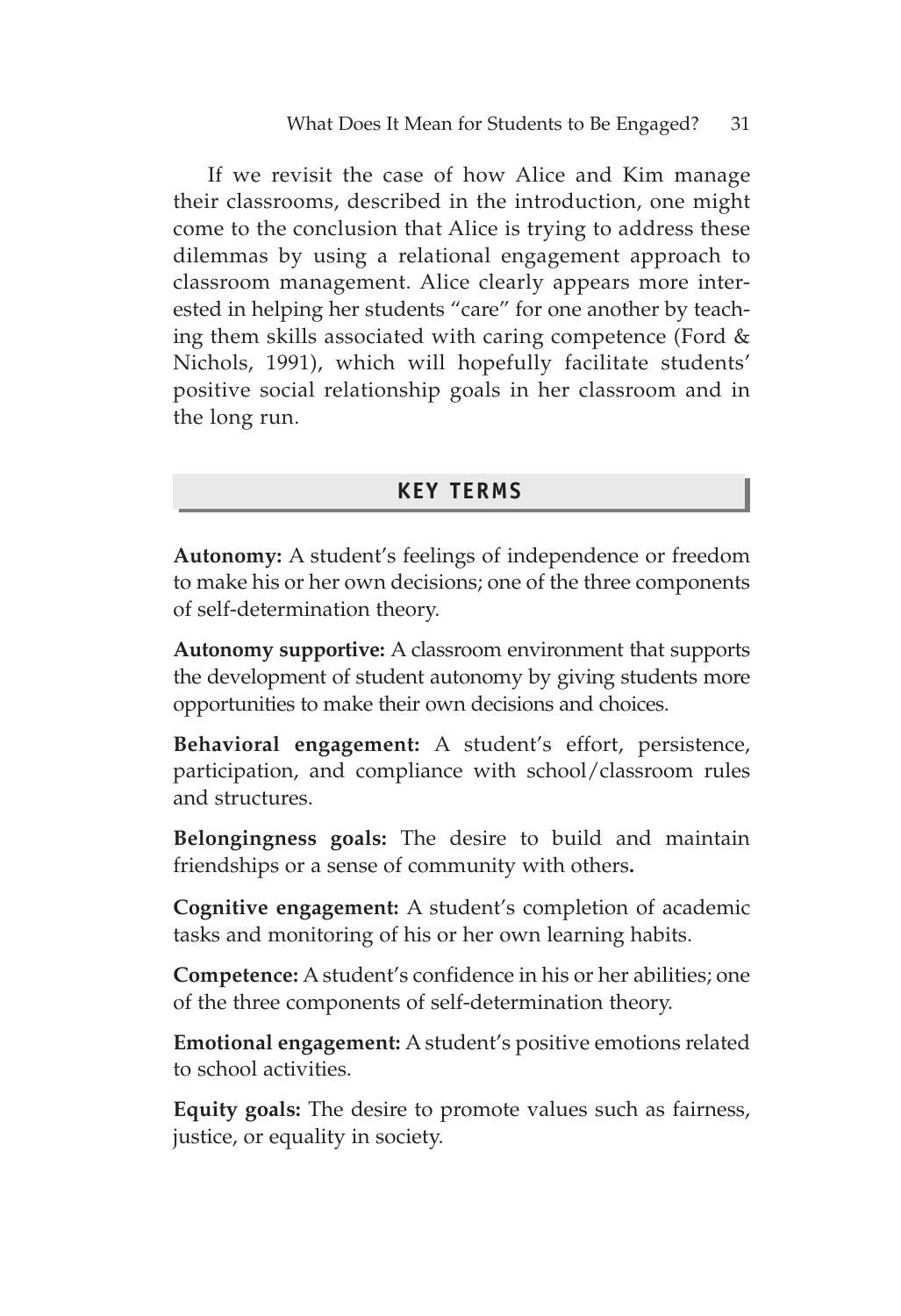| Belongingness |
|---------------|
|---------------|

\_